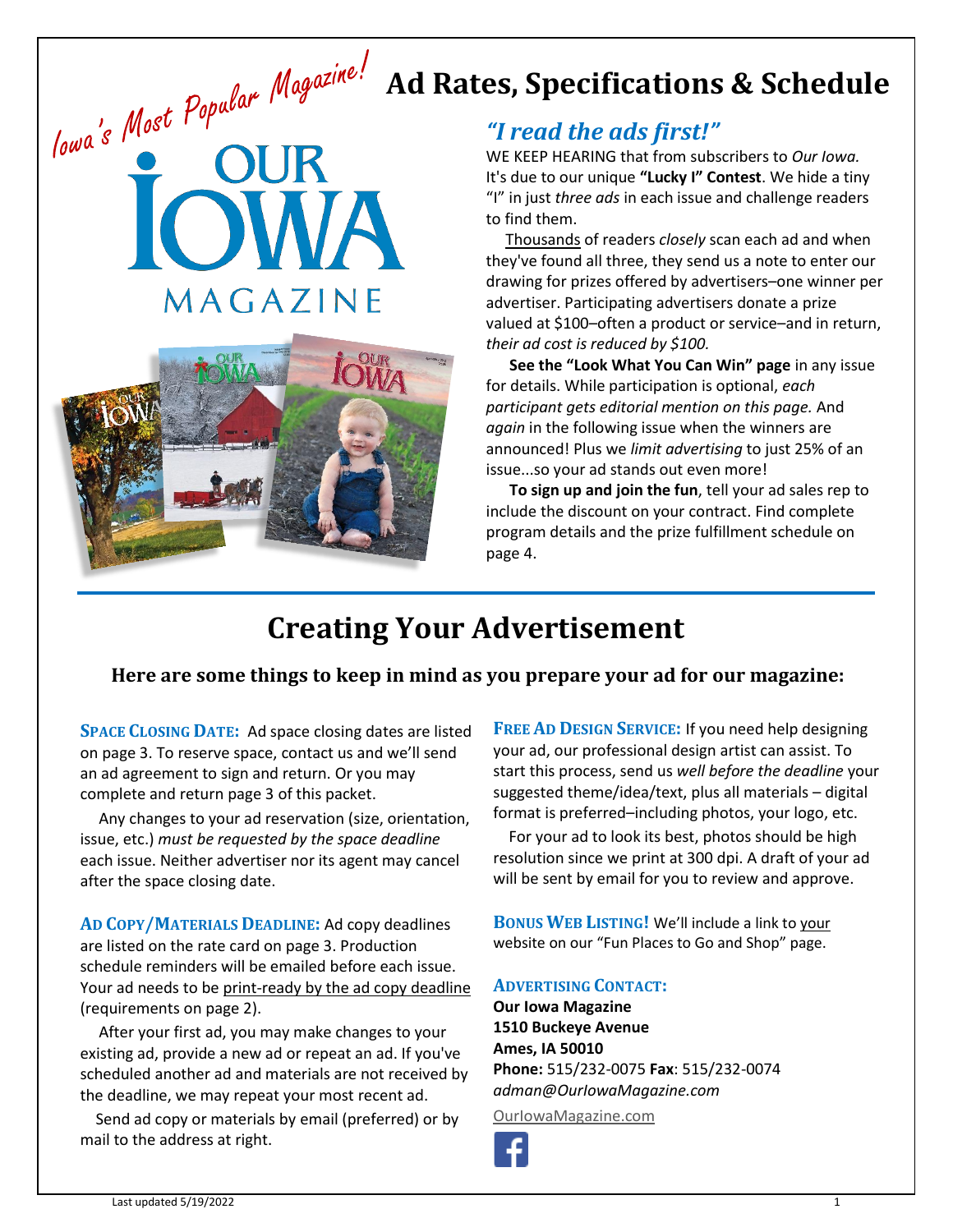## **Ad Sizes and Specifications**

**IF YOU CREATE YOUR OWN AD,** please observe the following requirements for a **print-ready** ad. **Due dates**  can be found on your contract and our [website.](http://www.ouriowamagazine.com/index.cfm?nodeID=21422)

- ✓ **Software/Digital File Format:** Commercial pressquality PDF files are preferred, but TIFF and JPEG files are acceptable. If using MS Publisher, export to PDF before sending. If sending Adobe files, provide PDF also. No MS Word files accepted.
- ✓ **Artwork/Photos:** Must be at high-resolution. We print at 300 dpi, and pride ourselves on highquality reproduction, so we need quality at the start. Save four-color images as CMYK. Images should be scanned at 300 dpi and line art should be scanned at 600-1200 dpi.
- ✓ **Color:** Specify colors as CMYK at 300 dpi. Pantone, PMS, RGB colors may not print properly and must be converted to CMYK process.
- ✓ **Fonts:** Must be embedded (preferred) or converted to outline.
- Delivery: Email files to the Ad Coordinator at *[adman@OurIowaMagazine.com.](mailto:adman@OurIowaMagazine.com)* For files over 10 MB, upload to our cloud [portal](https://www.dropbox.com/request/exHOW55DNB70HUvm0R1k) or use a cloud storage service such as Dropbox. CDs can be mailed to: *Our Iowa* Attn: Ad Coordinator, 1510 Buckeye Avenue, Ames, IA 50010.
- ✓ **Proofs:** Ads will run as they are supplied. A colorcorrect proof copy is required if color-matching is desired. We will attempt to color match on press as closely as possible to what is provided. We are not responsible for misprinting of color ads without a color-correct proof.
- ✓ **Measurements**: Ads must be provided in accurate sizes AND orientation (see specifics below). Please no "bleed" or crop marks *except* for full-page ads with bleed as described below.

**NEED DESIGN SERVICE? QUESTIONS?** We're glad to help! Contact us by email at *adman@OurIowaMagazine.com* or by phone, 515/232-0075. *[OurIowaMagazine.com.](http://www.ouriowamagazine.com/index.cfm?nodeID=21422)*

| A<br><b>Full page</b><br>$1/8"$ bleed<br>$8.75"$ W x<br>$11.125"$ H<br>Allow for<br>3/16" trim* | D<br>$1/2$ page<br>vertical<br>$3.63''$ W x<br>$10"$ H |                                                     | В<br>Full page no bleed<br>7.5" W x 10" H   | $1/3$ V<br>2.38" W<br>$\mathsf{x}$<br>10" H | $2/3$ page<br>4.94" W $x$<br>$10"$ H    | $2.38"$ W<br>x<br>2.31"H | G<br>$1/12$ pg $1/3$ pg horizontal<br>4.94" W x 4.88" H |
|-------------------------------------------------------------------------------------------------|--------------------------------------------------------|-----------------------------------------------------|---------------------------------------------|---------------------------------------------|-----------------------------------------|--------------------------|---------------------------------------------------------|
| н<br>$1/4$ page<br>vertical<br>$3.63"$ W x<br>$4.88"$ H                                         |                                                        | $1/6$ pg<br>vertical<br>$2.38"$ W<br>x<br>$4.88"$ H | K<br>1/6 pg horizontal<br>4.94" W x 2.31" H |                                             | 1/4 page horizontal<br>7.5" W x 2.31" H |                          | 1/2 page horizontal<br>7.5" W x 4.88" H                 |

|              | <b>Ad Size</b> |      |                                                                                     | Width  |              | <b>Height</b> |             |
|--------------|----------------|------|-------------------------------------------------------------------------------------|--------|--------------|---------------|-------------|
| A            | Full           | Page | $(1/8"$ bleed*)                                                                     | 8.75'' | $(8-3/4")$   | 11.125"       | $(11-1/8")$ |
| B            | Full           | Page | (No bleed)                                                                          | 7.5''  | $(7-1/2")$   | 10.00"        | (10")       |
| $\mathsf{C}$ | 2/3            | Page |                                                                                     | 4.94"  | $(4-15/16")$ | 10.00"        | (10")       |
| D            | 1/2            | Page | (Vertical)                                                                          | 3.63'' | (3-5/8")     | 10.00"        | (10")       |
| E            | 1/2            | Page | (Horizontal)                                                                        | 7.50'' | $(7-1/2")$   | 4.88"         | $(4-7/8")$  |
| F            | 1/3            | Page | (Vertical)                                                                          | 2.38'' | $(2-3/8")$   | 10.00"        | (10")       |
| G            | 1/3            | Page | (Horizontal)                                                                        | 4.94"  | $(4-15/16")$ | 4.88"         | $(4-7/8")$  |
| H            | 1/4            | Page | (Vertical)                                                                          | 3.63'' | $(3-5/8")$   | 4.88"         | $(4-7/8")$  |
|              | 1/4            | Page | (Horizontal)                                                                        | 7.50'' | $(7-1/2")$   | 2.31''        | $(2-5/16")$ |
| J            | 1/6            | Page | (Vertical)                                                                          | 2.38'' | $(2-3/8")$   | 4.88"         | $(4-7/8")$  |
| K            | 1/6            | Page | (Horizontal)                                                                        | 4.94"  | $(4-15/16")$ | 2.31''        | $(2-5/16")$ |
| L            | 1/12           | Page |                                                                                     | 2.38'' | $(2-3/8")$   | 2.31''        | $(2-5/16")$ |
|              |                |      | *Trim size of finished page is 8 $5" \times 10.875"$ (8.1/2" W $\times 10.7$ /8" H) |        |              |               |             |

e of finished page is 8.5" x 10.875" (8-1/2" W x 10-7/8"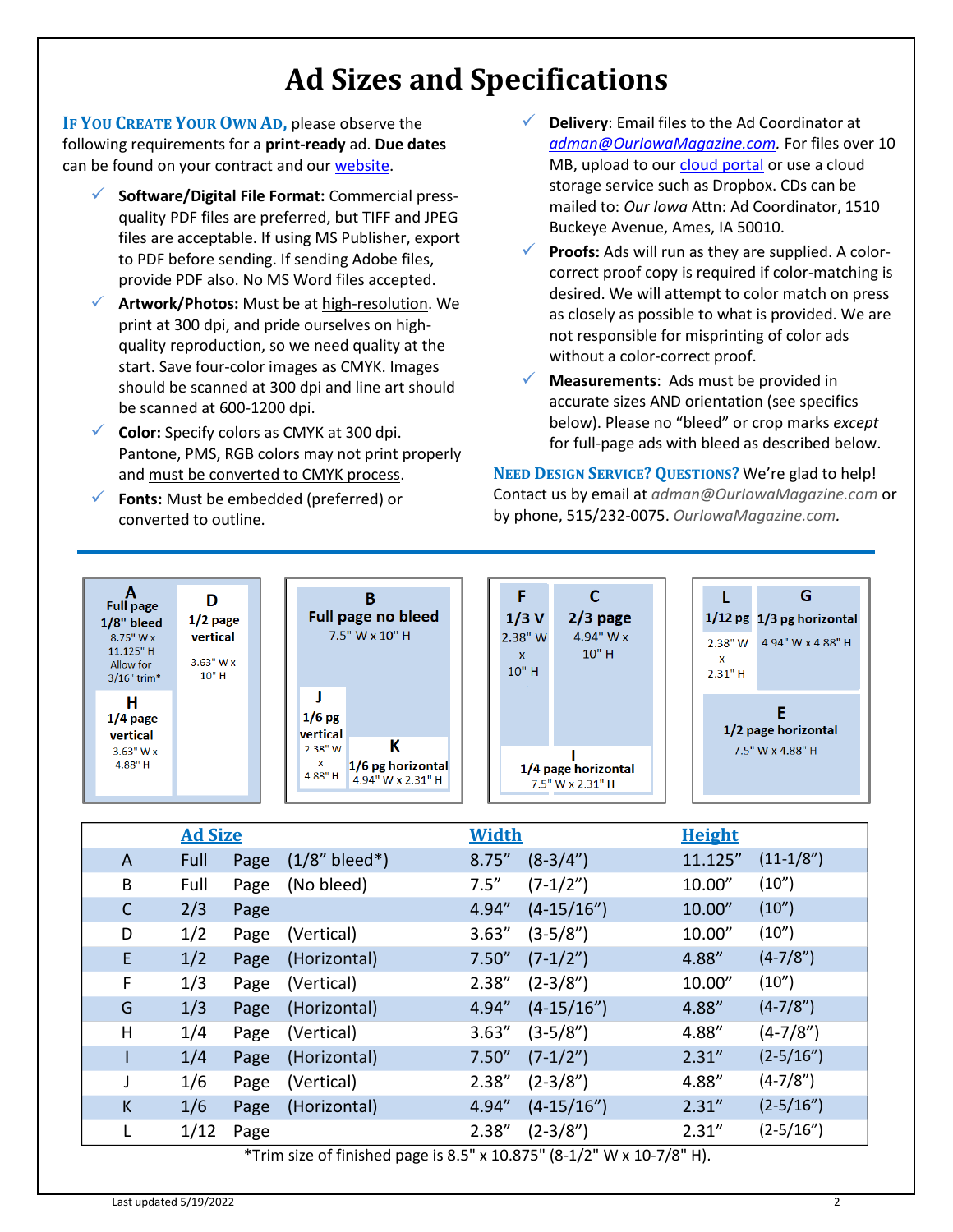# MAGAZINE

## **Advertising Insertion Order**

 **Please print or type all info below.** *Make a copy for your files.*

| Billing Information (if different than at left) |  |  |
|-------------------------------------------------|--|--|
|                                                 |  |  |
|                                                 |  |  |
|                                                 |  |  |
|                                                 |  |  |
|                                                 |  |  |
| Phone <b>Fax</b>                                |  |  |
|                                                 |  |  |
| Date: _________________                         |  |  |

**NOTE** By signing, you agree to advertise as indicated below and as explained on pages 1, 2, & 4 of this packet. Cancellations before contract fulfillment may be short-rate billed. Confirmation receipt and ad summary will be emailed to you shortly. This agreement may be returned to: **Email**: *adman@OurIowaMagazine.com* or **Fax**: 515/232-0074 or **Mail**: *Our Iowa***, 1510 Buckeye Avenue, Ames, IA 50010** or. For more information, contact Advertising Coordinator by **Phone:** 515/232-0075 or **Email:** *adman@OurIowaMagazine.com.*

| 2022-2023 Issue Due Dates |                     |                       |          | Check box(es) and fill in rate for each issue you will advertise.<br>☑ |             |                   |              |                               |  |
|---------------------------|---------------------|-----------------------|----------|------------------------------------------------------------------------|-------------|-------------------|--------------|-------------------------------|--|
| <b>Issue</b>              |                     | <b>Space Closing*</b> | Ad Copy* | Mail Date*                                                             | <b>Size</b> | Rate              | $(Lucky I*)$ | I will be billed:             |  |
| $\Box$                    | <b>Aug/Sep 2022</b> | Jun. 14               | Jun. 20  | July 25                                                                |             | $S \qquad \qquad$ | $(-$100) =$  | S.                            |  |
| □                         | <b>Oct/Nov 2022</b> | Aug. 15               | Aug. 19  | Sep. 23                                                                |             | $S \qquad \qquad$ | $(-$100) =$  | S.                            |  |
| □                         | <b>Dec/Jan 2023</b> | Oct. 14               | Oct. 19  | Nov. 21                                                                |             |                   | $(-$100) =$  | $\mathsf{S}$ and $\mathsf{S}$ |  |
| $\Box$                    | <b>Feb/Mar 2023</b> | Dec. 9                | Dec. 13  | Jan. 24                                                                |             | $\mathsf{S}$ .    | $(-$100) =$  | $\mathsf{S}$ and $\mathsf{S}$ |  |
| □                         | Apr/May 2023        | Feb. 10               | Feb. 17  | Mar. 24                                                                |             | $\mathsf{S}$ .    | (-\$100) =   | S.                            |  |
| ❏                         | <b>Jun/Jul 2023</b> | Apr. 14               | Apr. 19  | May 24                                                                 |             |                   | $(-$100) =$  | S.                            |  |

*\*NOTE: This insertion order expires and must be submitted by Jun. 14, 2022. Ad must be print-ready on ad copy due date. Request our free design service well in advance. Dates subject to change. Reminders will be emailed each issue for confirmed placements. "Lucky I" discount applies if you elect to participate below.* 

### **Ad Sizes & Pricing**

Rates are discounted for

commitment). Cost of each ad depends on size(s), frequency and participation in optional "Lucky I" Contest shown below. All

frequency (1x - 6x

rates are net.

|    | <b>RATE is Per Each Ad</b>                                                         | 6x      | 5x      | 4x      | 3x      | 2x      | 1x      |
|----|------------------------------------------------------------------------------------|---------|---------|---------|---------|---------|---------|
| ☑  | Check desired size(s) and Circle rate(s) for frequency. (Multiple sizes accepted.) |         |         |         |         |         |         |
|    | $\Box$ 1/12 page                                                                   | \$309   | \$335   | \$362   | \$388   | \$415   | \$441   |
| ⊔  | 1/6 page (Horiz or Vert)                                                           | \$463   | \$503   | \$542   | \$582   | \$622   | \$662   |
|    | $\Box$ 1/4 page (Horiz or Vert)                                                    | \$653   | \$697   | \$741   | \$784   | \$828   | \$871   |
|    | $\Box$ 1/3 page (Horiz or Vert)                                                    | \$832   | \$887   | \$942   | \$998   | \$1,053 | \$1,109 |
|    | $\Box$ 1/2 page (Horiz or Vert)                                                    | \$1,228 | \$1,309 | \$1,391 | \$1,473 | \$1,555 | \$1,637 |
| u. | $2/3$ page                                                                         | \$1,688 | \$1,800 | \$1,913 | \$2,026 | \$2,138 | \$2,251 |
| ⊔  | Full page                                                                          | \$2,391 | \$2,550 | \$2,710 | \$2,869 | \$3,028 | \$3,188 |
|    | Inside Back Cover                                                                  | \$2,730 | \$2,866 | \$3,003 | \$3,139 | \$3,276 | \$3,412 |

❑ **Yes, I want to participate in the optional "Lucky I" Contest!** Each issue, I want to reduce the cost of my ad by \$100 in exchange for providing a reader prize valued at \$100. I will send this prize promptly to each issue's winner. (*Our Iowa* reserves the right to determine its value and appropriateness before agreement is final. See pages 1 & 4 for more details.) Prize Description:

 $\ddot{\phantom{a}}$